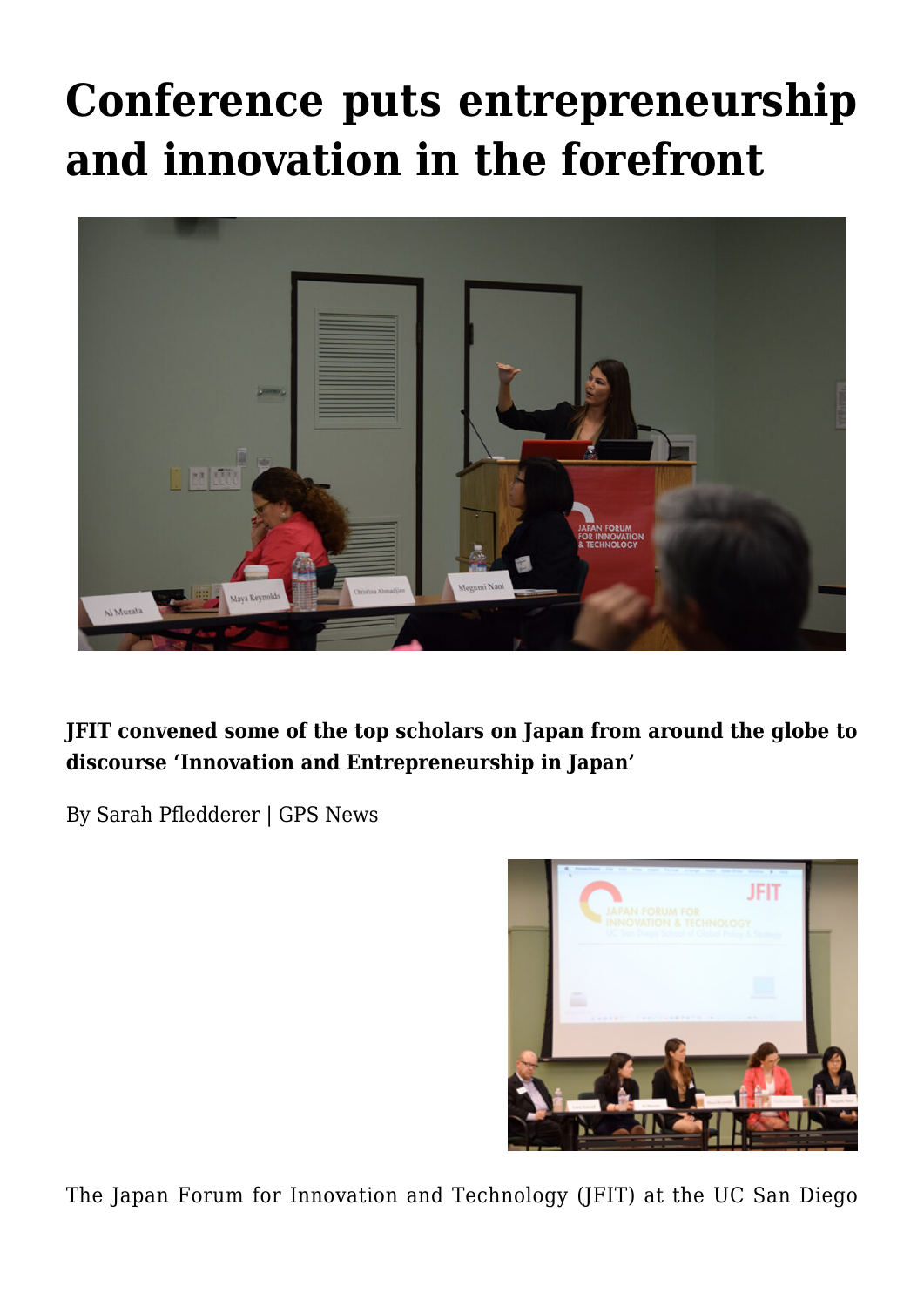School of Global Policy and Strategy (GPS) hosted its second conference, "Innovation and Entrepreneurship in Japan," jointly with Santa Clara University, The University of Tokyo and Stanford University.

Held May 5-6 at GPS, the conference convened academics and practitioners from the aforementioned institutions, UC Berkeley, Hitotsubashi University, Hosei University, Tohoku University, Boston University and Arizona State University, as well as representatives from Japanese companies and Silicon Valley- and San Diego-based angel and venture investors.

In their two days together, attendees discussed Japan's current innovation dynamics, plus the biggest differences in regulatory and institutional parameters between Japan and the U.S. in fostering innovation.

The roles of women in entrepreneurship, politics and innovation proved to be a standout topic, especially in light of JFIT's newly launched [Josei/Women for Upper](http://jfit.ucsd.edu/programs/jump.html) [Management Program](http://jfit.ucsd.edu/programs/jump.html).

"Evidence is abundant that Japanese women lag behind men," explained Megumi Naoi, an associate professor of political science at UC San Diego. Two exceptions to this, Naoi said, are soccer and turning out to vote—female voter turnout has been higher than male turnout since 1969.

According to research from Larry Emond, managing partner for Asia and West USA at Gallup, women clearly do not lag behind men in managerial skills. Yet, in Japan, the percentage of full-time employees who are managers is 10 percent men versus 1 percent women, Emond shared, adding this ratio is 11 percent men to 10 percent women in the U.S.

Reflecting on "womenomics"—Prime Minister Shinzo Abe's new policy program to empower women in the workplace as well as rekindle Japan's economy—Professor Christina Ahmadjian of Hitotsubashi University, said:

"What has to happen for womenomics to work is that (Japan) needs to give women a reason to work (at set incentives for all) to break gender stereotypes. I believe things are changing gradually."

Entrepreneurship, however, might not be the answer to this, according to research presented by Ai Murata of Takeda Pharmaceutical. Studying whether or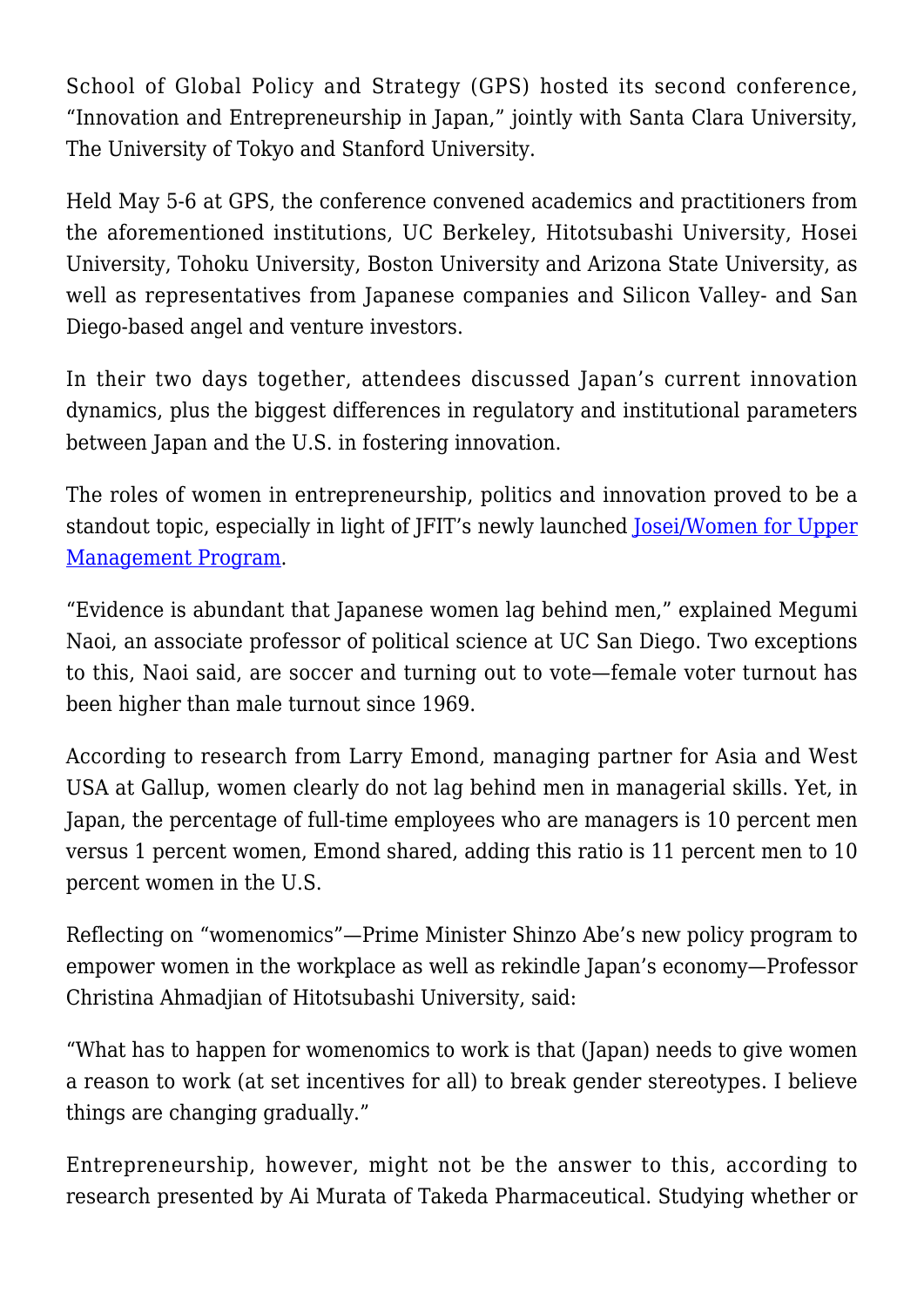not entrepreneurship offers work-life balance for Japanese women, Murata found married women and mothers are more satisfied with their work-life balance compared to single women because there are firmer boundaries between family and work.

Women-led or not, startups also were a point of discussion.

"The perception that there are less startups in Japan than the U.S. is just from the newspapers," said Robert Eberhart, assistant professor of management at Santa Clara University's Leavey School of Business. "The U.S. startup rate has been declining in the last 15 years. We are now average with the other countries, including Japan."

Somewhat supporting Eberhart's notion, Greg Horowitt, UC San Diego director of innovation and CEO of T2 Venture Creation, emphasized that corporate venture capital is very much on the rise.

Eric Gan, executive vice president of SoftBank Corp., lent his personal expertise of working with venture capitalists to the conversation, too. "They're a lot of smart people and they have a lot of pride," he said. "It's not easy to coach them, really. The good news is I've done it before."



Gan touched on this topic more ahead of the conference in his talk, ["Asian](https://www.flickr.com/gp/irps/p199Qn) [Internet Companies and the Global IT Industry Dynamics,"](https://www.flickr.com/gp/irps/p199Qn) which he delivered on May 4 as a Pacific Leadership Fellow at GPS's [Center on Global Transformation](http://cgt.ucsd.edu/).

Beyond entrepreneurship, the conference also took a turn toward regulation and innovation, as well as corporate governance and the market for corporate control, through research papers presented by UC Berkeley's Steven Vogel, GPS postdoc Ahmed Abdulla and GPS Professor Ulrike Schaede, who also is director of JFIT.

A lively discussion ensued over the course of Japan's reforms, the current status of alternative energy policies and the market for corporate control. It was in these